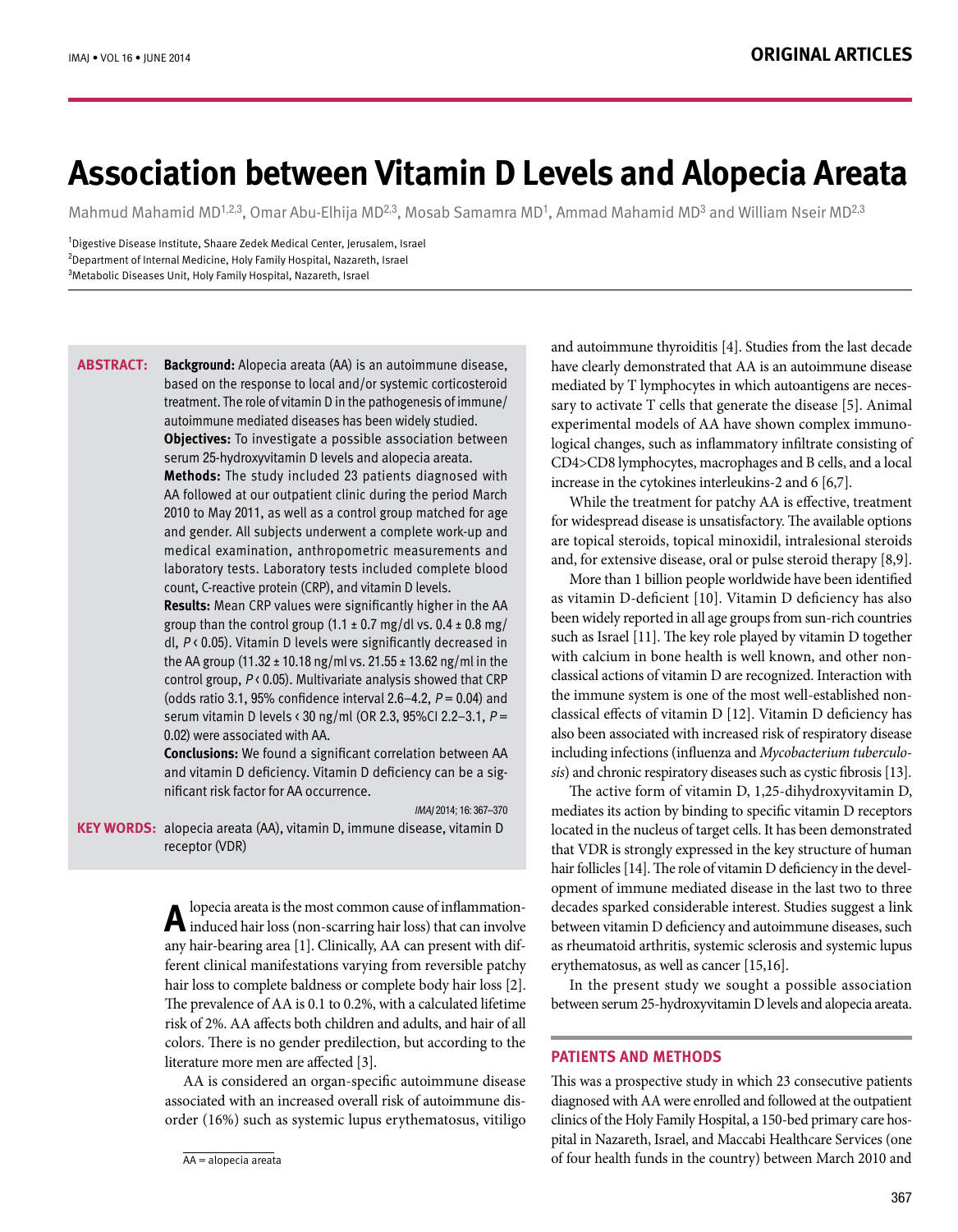tologists according to the clinical evaluation. If the diagnosis was May 2011. The diagnosis of AA was made by two senior dermanot clear after clinical evaluation, a skin biopsy was performed to confirm the diagnosis. Demographic, clinical and laboratory data of the patients were recorded. Excluded from the study were patients with other skin disorders and/or another cause of alopecia (tinea capitis, trichotillomania, androgenic alopecia, scarring alopecia, traction alopecia, secondary syphilis, telogen effluvium, female androgenic alopecia), as well as patients with autoimmune or systemic diseases (SLE, rheumatic arthritis, scleroderma, thyroiditis, hyperthyroidism, hypothyroidism).

The control group included 20 individuals without a history of AA who were enrolled randomly from our clinics. Demographic, clinical, anthropometric measurements (height, weight, body mass index) and laboratory data of the control group were also tion and laboratory tests. Laboratory tests were performed within collected. All subjects underwent a complete medical examina-30 days of enrollment in the study and included complete blood count, C-reactive protein and vitamin D levels. In all patients sured twice a year (in the winter and summer seasons due to diagnosed with AA, serum 25 (OH) vitamin D levels were meaprevious data that showed a seasonal variability) using a commer-<br>cial enzyme immunoassay. The normal cutoff for CRP was 0–0.5 previous data that showed a seasonal variability) using a commermg/L, while the normal range of vitamin D levels was  $30-50$  ng/ ml. We then defined vitamin D insufficiency as vitamin  $D < 30$ ng/ml and vitamin D deficiency as  $<$  20 ng/ml.

#### **STATISTICAL ANALYSIS**

Data were analyzed using SPSS version 19 (IBM SPSS, Chicago, IL, USA). Continuous variables were expressed as the mean  $\pm$ ferences in categorical variables between the two groups. A standard deviation. The chi-square test was used to test diftion between the occurrence of AA and the variables. A P value multivariate analysis was performed to determine the associa- $< 0.05$  was considered significant.

## **RESULTS**

A total of 43 patients were enrolled in our study, 23 patients prised 14 males and 9 females with a mean age of  $24.2 \pm 12.3$ with AA and 20 who served as controls. The AA group comvears and mean duration of diagnosis  $1.3 \pm 1.4$  years. The mean BMI was  $22.3 \pm 4.7$ . Eighteen patients had patchy disease and 5 patients had extensive disease; 5 patients were treated with local topical steroids, one patient with intralesional steroids and 17 were without current therapy. Of the 20 patients in the control group, 13 were males and 7 were females with a mean age of  $27 \pm 11.26$  years and mean BMI  $23.1 \pm 3.2$  (clinical and laboratory data are presented in Table 1).

**Table 1.** Demographic and laboratory data comparing AA and control group

|                                                   | AA group<br>$(n=23)$                          | <b>Control group</b><br>(n=20) | P<br>value     |
|---------------------------------------------------|-----------------------------------------------|--------------------------------|----------------|
| Gender (male)                                     | 14                                            | 13                             | NS.            |
| Age (yr)                                          | $24.2 \pm 12.3$                               | $27 \pm 11.26$                 | NS.            |
| Body mass index                                   | $22.3 \pm 4.7$                                | $23.1 \pm 3.2$                 | NS.            |
| White blood count                                 | $9.8 \pm 2.3 \times 10^{3}$ / mm <sup>2</sup> | $7.4 \pm 3.4 \times 10^3$ /m   | N <sub>S</sub> |
| C-reactive protein                                | $1.1 \pm 0.7$                                 | $0.4 \pm 0.8$                  | < 0.05         |
| Serum vitamin D                                   | $11.32 \pm 10.18$<br>ng/ml                    | $21.55 \pm 13.62$<br>ng/ml     | (0.05)         |
| <b>Extensive AA</b>                               | 5                                             |                                |                |
| Patchy AA                                         | 18                                            |                                |                |
| Systemic steroid therapy                          | None                                          |                                |                |
| Local topical steroid therapy                     | $6\overline{6}$                               |                                |                |
| No current or recent therapy<br>(within 6 months) | 17                                            |                                |                |
| No. of patients with vitamin<br>D deficiency (%)  | 16/23 (69.5%)                                 | 5/20(25%)                      | 0.05           |

The results are presented as mean  $\pm$  standard deviation

 $AA =$ alopecia areata. NS = not significant

|  |  |  |  | Table 2. The results of multivariate analysis |  |
|--|--|--|--|-----------------------------------------------|--|
|--|--|--|--|-----------------------------------------------|--|

|                                 | OR (95%CI)          | <b>P</b> value |  |
|---------------------------------|---------------------|----------------|--|
| Age (yr)                        | $1.1(0.25-1.8)$     | 0.75           |  |
| Male gender                     | $1.17(0.32 - 5.75)$ | 0.37           |  |
| BMI                             | $0.97(0.92 - 1.03)$ | 0.35           |  |
| CRP > 1                         | $3.1(2.6-4.2)$      | 0.04           |  |
| Serum $25(OH)D \times 30$ ng/ml | $2.3(2.2-3.1)$      | 0.02           |  |

Multivariate analysis showed that CRP  $\frac{1}{2}$  and serum vitamin D levels  $\frac{1}{2}$  30  $np/ml$  were associated with AA

 $CI = confidence$  interval,  $OR = odds$  ratio

The laboratory tests showed a white blood count of  $9.8 \pm 2.3$  x  $10<sup>3</sup>/mm<sup>2</sup>$  in the AA group and  $7.4 \pm 3.4 \times 10<sup>3</sup>/mm<sup>2</sup>$  in the control group ( $P = 0.72$ ). The mean CRP level was  $1.1 \pm 0.7$  mg/dl in the AA group and  $0.4 \pm 0.8$  mg/dl in the control group ( $P < 0.05$ ).

Vitamin D levels were significantly decreased in the AA group as compared with the control group  $(11.32 \pm 10.18 \text{ vs.})$  $21.55 \pm 13.62$  ng/ml,  $P < 0.05$ ); 16 patients in the AA group  $(69.5%)$  versus only 5 patients  $(25%)$  in the control group had ence between the levels of vitamin D during the summer and low vitamin D levels [Table 1]. There was no significant differwinter in the whole study population ( $P = 0.95$ ). Multivariate analysis showed that vitamin D levels  $<$  30 ng/ml (odds ratio 2.3, 95% confidence interval 2.2–3.1,  $P = 0.02$ ) and high CRP levels > 1 (OR 3.1, 95%CI 2.6–4.2,  $P = 0.04$ ) were associated with AA occurrence (the results of multivariate analysis are shown in Table 2).

 $\overline{SLE}$  = systemic lupus erythematosus

 $CRP = C$ -reactive protein

 $BMI = body$  mass index

 $OR = odds ratio$ 

 $Cl =$  confidence interval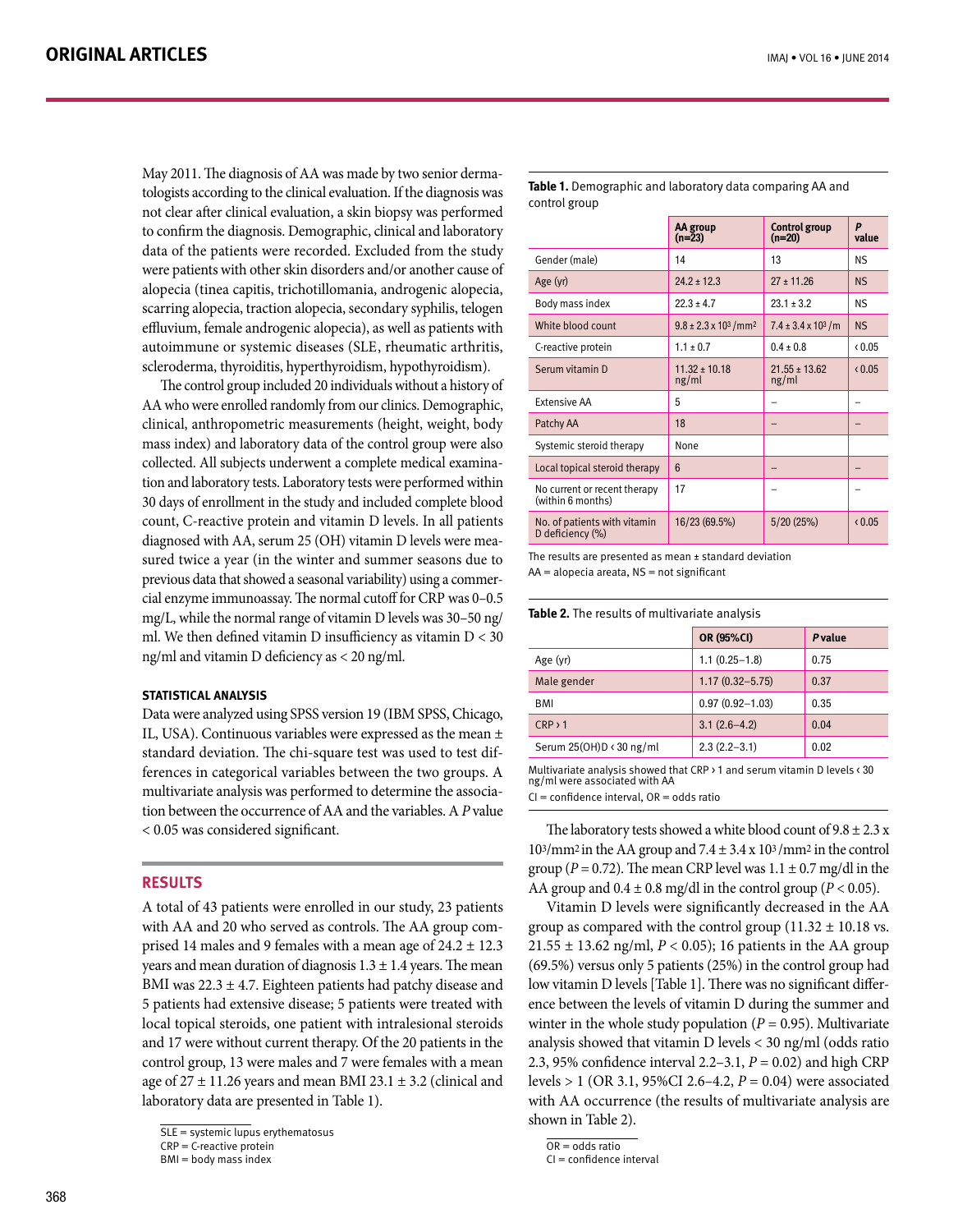#### **DISCUSSION**

To the best of our knowledge this is the first study to examine the association between vitamin D and AA. In this prospective study a significant association was found between serum levels of 25(OH) D below 30 ng/ml and the occurrence of AA.

The mechanism $(s)$  that link vitamin D deficiency with  $AA$ sensitive organ  $[17]$ . Vitamin D is a hormone that plays an syndrome are unknown. The hair follicle is a highly hormoneimportant role, in addition to calcium homeostasis, in immune regulation, cell growth and differentiation. The active form of vitamin D, 1,25-dihydroxyvitamin D<sub>3</sub>, mediates its action by binding to specific vitamin D receptors located in the nucleus of target cells [18]. VDR is a member of the nuclear hormone receptor superfamily and acts as a ligand-inducible transcription factor regulating vitamin D-responsive genes [18]. It has been demonstrated that VDR is strongly expressed in key structures ciated with reduced epidermal differentiation and hair follicle of human and murine hair follicles [18]. A lack of VDR is assogrowth [19]. Expression of VDR in keratinocytes is necessary for the maintenance of the normal hair cycle [20]. In addition, patients with hereditary 1,25-dihydroxyvitamin D<sub>3</sub>-resistant rickets type II and VDR knockout mice exhibit a phenotype that includes alopecia [21]. AA is a tissue-specific autoimmune disease. VDR gene polymorphisms and levels of vitamin D influence susceptibility to autoimmune diseases, such as Graves' disease and psoriasis [22]. In view of the above we wondered whether a relationship exists between serum vitamin D levels edge this clinical relationship has never been investigated. and AA, another autoimmune disease. To the best of our knowl-

Vitamin D deficiency has been associated with several adverse health consequences that include autoimmune diseases, cardiovascular diseases, and infections. 1,25- dihydroxyvitamin D3 acts as an immunomodulator targeting various immune cells, such as monocytes, macrophages, dendritic cells, as well as T lymphocytes and B lymphocytes, thus modulating both ies in the involvement of vitamin  $D$  in immune/autoimmune innate and adaptive immune responses [23]. Prospective studdisorders are understandably limited, but most cross-sectional tion of vitamin D and disease activity [24]. In another study on studies have shown an inverse relationship between concentrapatients with rheumatoid arthritis, the authors concluded that the serum concentrations of vitamin D were inversely related min D is added, many immunological characteristics of SLE to disease activity [25]. In vitro studies suggest that when vitaare resolved, suggesting that vitamin D deficiency shifts the immunological response towards the loss of tolerance [25].

The pathogenesis of AA is likely to be autoimmune and inflammatory. The ability of corticosteroids to abort AA suggests that the symptoms may be caused by inflammatory cytokines rather than another etiology. Another finding of our study was the elevation in CRP levels in subjects with AA (albeit a mild and non-statistically significant increase). This finding suggests inflammatory mechanisms apart from the proposed immune .mechanism

There are some limitations to our study. Firstly, the study group was relatively small. Secondly, we did not exclude obese and/or overweight patients who may have low levels of vitamin D levels. Thirdly, we did not have a subgroup with vitamin D supplementation to assess the implication on disease severity and extension. Fourthly, we did not exclude patients who were treated with vitamin D supplements or a high vitamin D diet. nicity, skin color or sun exposure, which may bias the results. Finally, vitamin D levels were measured once, regardless of eth-

In summary, we found a strong correlation between AA ciency can be a significant risk factor for AA occurrence. and vitamin D deficiency, suggesting that vitamin D defi-More studies with a large number of patients are needed to confirm this hypothesis.

## **Correspondence**

#### Dr. M. Mahamid

Digestive Disease Institute, Shaare Zedek Medical Center, Jerusalem 94342, Israel email: mahmudmahamid@yahoo.com

#### **References**

- 1. Alkhalifah A, Alsantali A, Wang E, McElwee KJ, Shapiro J. Alopecia areata update: part II. Treatment. J Am Acad Dermatol 201; 62 (2): 191-202, quiz 194-203.
- 2. Finner AM. Alopecia areata: clinical presentation, diagnosis, and unusual cases. Dermatol Ther 2011; 24 (3): 348-54.
- 3. Safavi K. Prevalence of alopecia areata in the First National Health and Nutrition Examination Survey. Arch Dermatol 1992; 128 (5): 702.
- 4. Goh C, Finkel M, Christos PJ, Sinha AA. Profile of 513 patients with alopecia areata: associations of disease subtypes with atopy, autoimmune disease and positive family history. J Eur Acad Dermatol Venereol 2006; 20 (9): 1055-60.
- 5. Carson MJ, Doose JM, Melchior B, Schmid CD, Ploix CC. CNS immune privilege: hiding in plain sight. Immunol Rev 2006; 213: 48-65.
- 6. Sundberg JP, Silva KA, Li R, Cox GA, King LE. Adult-onset alopecia areata is a complex polygenic trait in the C3H/HeJ mouse model. *J Invest Dermatol* 2004; 123 (2): 294-7.
- 7. Siebenhaar F, Sharov AA, Peters EM, et al. Substance P as an immunomodulatory neuropeptide in a mouse model for autoimmune hair loss (alopecia areata). *J Invest* Dermatol 2007; 127 (6): 1489-97.
- 8. Ohlmeier MC, Traupe H, Luger TA, Bohm M. Topical immunotherapy with diphenylcyclopropenone of patients with alopecia areata - a large retrospective study on 142 patients with a self-controlled design. *J Eur Acad Dermatol* Venereol 2012; 26 (4): 503-7.
- 9. Fenton DA, Wilkinson JD. Topical minoxidil in the treatment of alopecia areata. Br Med J (Clin Res Ed) 1983; 287 (6398): 1015-17.
- 10. Dobnig H. A review of the health consequences of the vitamin D deficiency pandemic. *J Neurol Sci* 2011; 311 (1-2): 15-18.
- 11. Saliba W, Barnett O, Rennert HS, Lavi I, Rennert G. Vitamin D status in Israeli subjects before the initiation and after the cessation of vitamin D supplements. Calcif Tissue Int 2011; 89 (5): 419-25.
- 12. Reedy JE, Ruzevich SA, Noedel NR, Vitale LJ, Merkle EJ. Nursing care of the ambulatory patient with a mechanical assist device. *J Heart Transplant* 1990;  $9(2): 97-105.$
- 13. Holt PG, Strickland DH, Sly PD. Virus infection and allergy in the development of asthma: what is the connection? Curr Opin Allergy Clin Immunol 2012; 12  $(2): 151-7.$